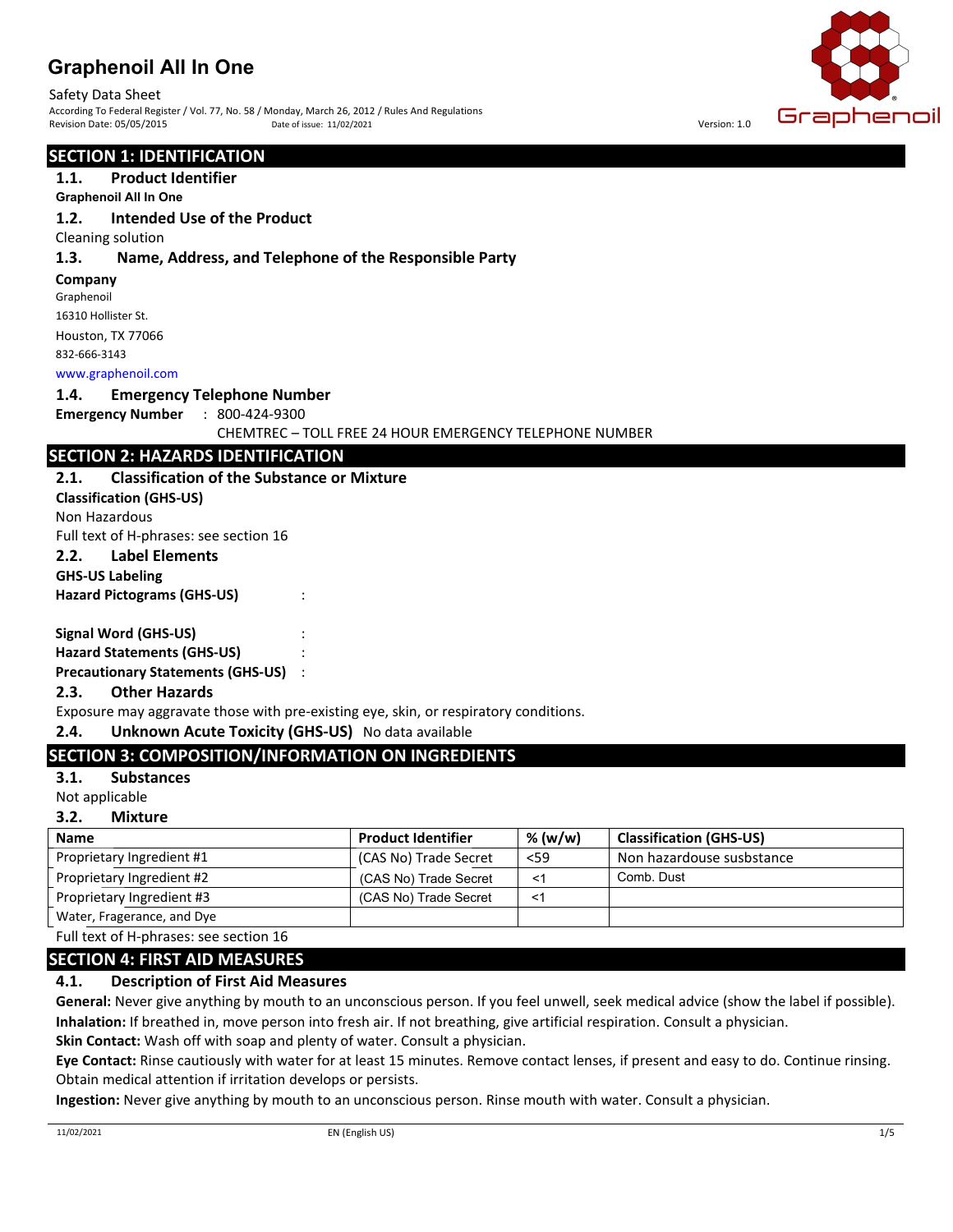Safety Data Sheet

According To Federal Register / Vol. 77, No. 58 / Monday, March 26, 2012 / Rules And Regulations

## **4.2. Most Important Symptoms and Effects Both Acute and Delayed**

## **4.3. Indication of Any Immediate Medical Attention and Special Treatment Needed**

If you feel unwell, seek medical advice (show the label where possible).

## **SECTION 5: FIRE-FIGHTING MEASURES**

## **5.1. Extinguishing Media**

**Suitable Extinguishing Media:** Dry chemical, carbon dioxide, foam, water spray.

**Unsuitable Extinguishing Media:** Do not use a heavy water stream. Use of heavy stream of water may spread fire.

#### **5.2. Special Hazards Arising From the Substance or Mixture**

**Fire Hazard:** will not burn and no flash point.

**Explosion Hazard:** Product is not explosive.

**Reactivity:** Hazardous reactions will not occur under normal conditions.

#### **5.3. Advice for Firefighters**

**Precautionary Measures Fire:** Exercise caution when fighting any chemical fire. Under fire conditions, hazardous fumes will be present.

**Protection During Firefighting:** Do not enter fire area without proper protective equipment, including respiratory protection.

Hazardous Combustion Products: Carbon oxides (CO, CO<sub>2</sub>).

## **Reference to Other Sections**

Refer to section 9 for flammability properties.

## **SECTION 6: ACCIDENTAL RELEASE MEASURES**

## **6.1. Personal Precautions, Protective Equipment and Emergency Procedures**

**General Measures:** Use personal protective equipment. Avoid breathing vapours, mist or gas. Ensure adequate ventilation. For personal protection see section 8.

#### **6.1.1. For Non-Emergency Personnel**

**Protective Equipment:** Use appropriate personal protection equipment (PPE).

**Emergency Procedures:** Evacuate unnecessary personnel.

#### **6.1.2. For Emergency Personnel**

Protective Equipment: Equip cleanup crew with proper protection.

**Emergency Procedures:** Upon arrival at the scene, a first responder is expected to recognize the presence of dangerous goods,

protect oneself and the public, secure the area, and call for the assistance of trained personnel as soon as conditions permit.

#### **6.2. Environmental Precautions**

Prevent entry to sewers and public waters. Notify authorities if liquid enters sewers or public waters.

#### **6.3. Methods and Material for Containment and Cleaning Up**

**For Containment:** Contain any spills with dikes or absorbents to prevent migration and entry into sewers or streams.

**Methods for Cleaning Up:** Clear up spills immediately and dispose of waste safely. Spills should be contained with mechanical

barriers. Transfer spilled material to a suitable container for disposal. Contact competent authorities after a spill.

#### **6.4. Reference to Other Sections**

See Heading 8. Exposure controls and personal protection. For further information refer to section 13.

#### **SECTION 7: HANDLING AND STORAGE**

#### **7.1. Precautions for Safe Handling**

**Hygiene Measures:** Handle in accordance with good industrial hygiene and safety procedures. Wash hands and other exposed areas with mild soap and water before eating, drinking or smoking and when leaving work.

#### **7.2. Conditions for Safe Storage, Including Any Incompatibilities**

**Technical Measures:** Comply with applicable regulations.

**Storage Conditions:** Store in a dry, cool and well-ventilated place. Keep container closed when not in use. Keep/Store away from direct sunlight, extremely high or low temperatures and incompatible materials.

**Incompatible Materials:** Strong acids. Strong bases. Strong oxidizers.

#### **7.3. Specific End Use(s)**

Rubber Tire & Vinyl Dressing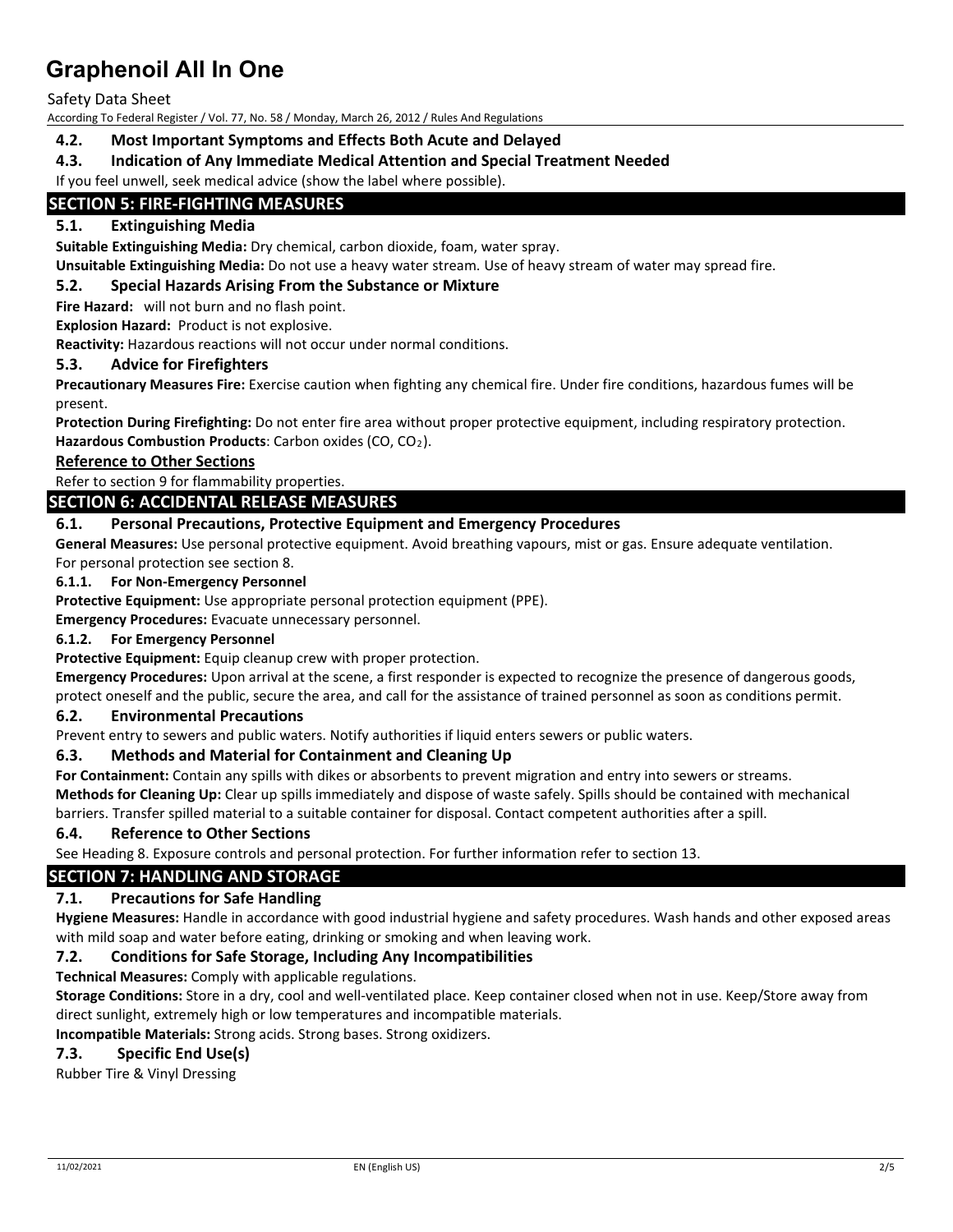Safety Data Sheet

According To Federal Register / Vol. 77, No. 58 / Monday, March 26, 2012 / Rules And Regulations

#### **SECTION 8: EXPOSURE CONTROLS/PERSONAL PROTECTION**

## **8.1. Control Parameters**

For substances listed in section 3 that are not listed here, there are no established Exposure limits from the manufacturer, supplier, importer, or the appropriate advisory agency including: ACGIH (TLV), NIOSH (REL), OSHA (PEL), Canadian provincial governments, or the Mexican government.

| Component | CAS-No        | Value      | <b>Control Parameters</b>    | <b>Basis</b>                                                  |
|-----------|---------------|------------|------------------------------|---------------------------------------------------------------|
| Glycerol  | $56 - 81 - 5$ | <b>TWA</b> | $10 \text{ mg/m}$            | USA. OSHA - TABLE Z-1 Limits for                              |
|           |               |            |                              | Air Contaminants - 1910.1000                                  |
|           |               | <b>TWA</b> | 5 mg/m $3$                   | USA. OSHA - TABLE Z-1 Limits for                              |
|           |               |            |                              | Air Contaminants - 1910.1000                                  |
|           |               | <b>TWA</b> | $10 \text{ mg}/3 \text{m}$ 3 | USA. ACGIH Threshold Limit Values                             |
|           |               |            |                              | (TLV)                                                         |
|           |               |            | Remark                       | Upper respiratory tract irritation, see appendix D-Substances |
|           |               |            |                              | with no established RELs                                      |
|           |               | <b>TWA</b> | 5 mg/m $3$                   | USA. Occupational Exposure Limits                             |
|           |               |            |                              | (OSHA) - Table Z-1 Limits for Air                             |
|           |               |            |                              | Contaminants                                                  |
|           |               | <b>TWA</b> | 15 mg/m $3$                  | USA. Occupational Exposure Limits                             |
|           |               |            |                              | (OSHA) - Table Z-1 Limits for Air                             |
|           |               |            |                              | Contaminants                                                  |

## **8.2. Exposure Controls**

**Appropriate Engineering Controls:** Ensure adequate ventilation, especially in confined areas. Emergency eye wash fountains and safety showers should be available in the immediate vicinity of any potential exposure. Ensure all national/local regulations are observed.

1. **Personal Protective Equipment:** Protective goggles. Gloves. Protective clothing.



**Materials for Protective Clothing:** Chemically resistant materials and fabrics.

**Hand Protection:** Wear chemically resistant protective gloves.

**Eye Protection:** Chemical goggles or safety glasses.

**Skin and Body Protection:** Wear suitable protective clothing.

**Respiratory Protection:** If exposure limits are exceeded or irritation is experienced, approved respiratory protection should be worn. **Environmental Exposure Controls:** Do not allow the product to be released into the environment.

#### **Consumer Exposure Controls:** Do not eat, drink or smoke during use.

| SECTION 9: PHYSICAL AND CHEMICAL PROPERTIES                          |                       |  |  |  |  |
|----------------------------------------------------------------------|-----------------------|--|--|--|--|
| <b>Information on Basic Physical and Chemical Properties</b><br>9.1. |                       |  |  |  |  |
| $\ddot{\phantom{0}}$                                                 | Liguid                |  |  |  |  |
|                                                                      | Pink mobile liquid    |  |  |  |  |
|                                                                      | Fruity odor           |  |  |  |  |
|                                                                      | Not available         |  |  |  |  |
|                                                                      | Not available         |  |  |  |  |
| $\bullet$                                                            | Not available         |  |  |  |  |
|                                                                      | Not available         |  |  |  |  |
|                                                                      | 10deg F $(-12$ deg C) |  |  |  |  |
|                                                                      | 212-560 F (100-293 C) |  |  |  |  |
|                                                                      | No flash point        |  |  |  |  |
|                                                                      | Not available         |  |  |  |  |
|                                                                      | Not available         |  |  |  |  |
|                                                                      |                       |  |  |  |  |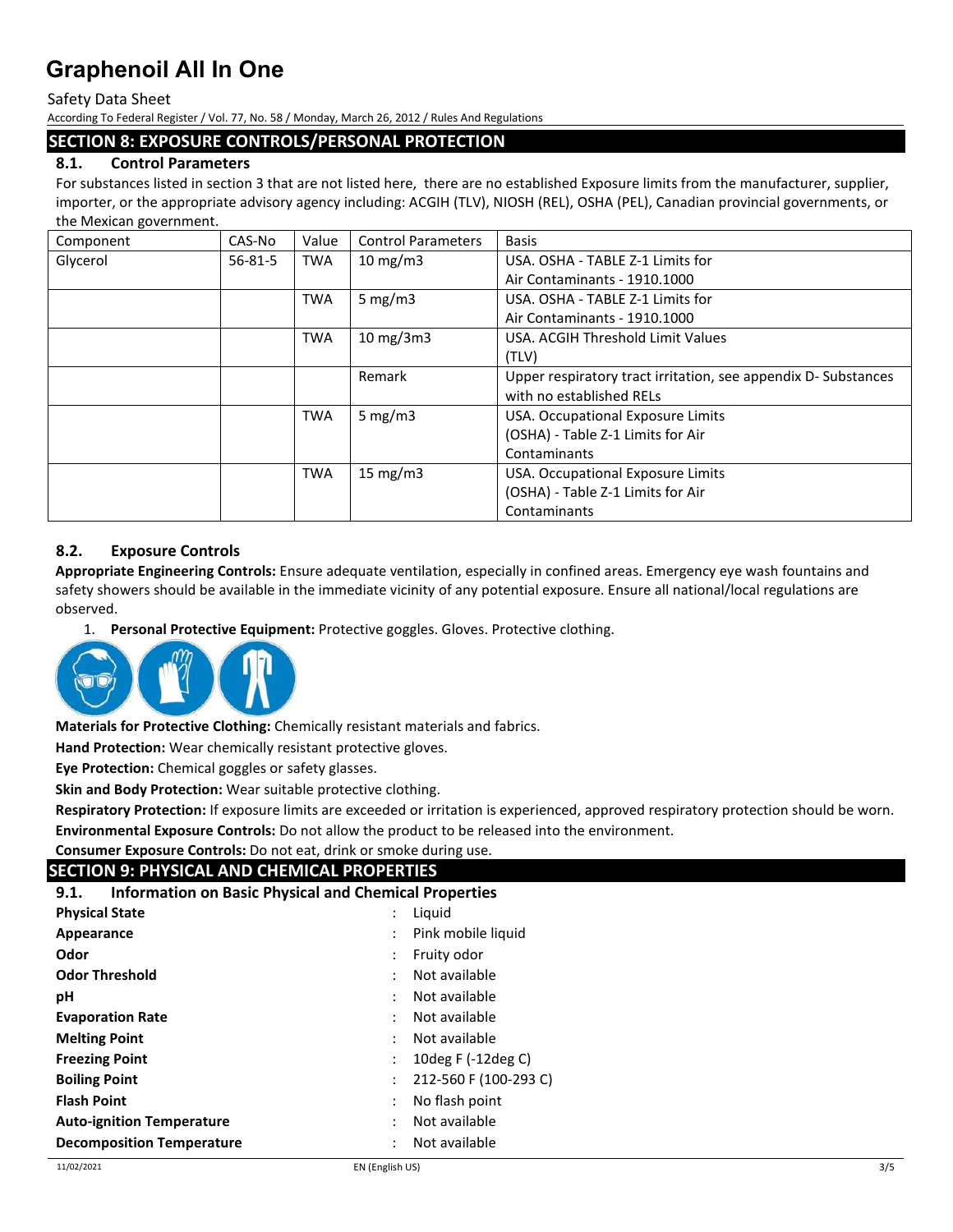#### Safety Data Sheet

According To Federal Register / Vol. 77, No. 58 / Monday, March 26, 2012 / Rules And Regulations

| Flammability (solid, gas)                                | ٠                    | Not available                                                        |
|----------------------------------------------------------|----------------------|----------------------------------------------------------------------|
| Lower Flammable Limit                                    |                      | Not available                                                        |
| Upper Flammable Limit                                    |                      | Not available                                                        |
| <b>Vapor Pressure</b>                                    |                      | 4.5 (@20deg C)                                                       |
| <b>Relative Vapor Density at 20 °C</b>                   |                      | Not available                                                        |
| <b>Relative Density</b>                                  | $\bullet$            | Not available                                                        |
| <b>Specific Gravity</b>                                  |                      | $1.00 - 1.02$                                                        |
| Solubility                                               |                      | Dispersible                                                          |
| <b>Partition Coefficient: N-Octanol/Water</b>            | $\ddot{\phantom{0}}$ | Not available                                                        |
| <b>Viscosity</b>                                         | ٠                    | Not available                                                        |
| <b>Viscosity, Dynamic</b>                                |                      | Not available                                                        |
| <b>Explosion Data – Sensitivity to Mechanical Impact</b> | $\ddot{\cdot}$       | Not expected to present an explosion hazard due to mechanical impact |
| <b>Explosion Data - Sensitivity to Static Discharge</b>  |                      | Not expected to present an explosion hazard due to static discharge  |

## **SECTION 10: STABILITY AND REACTIVITY**

**10.1. Reactivity:** Hazardous reactions will not occur under normal conditions.

- **10.2. Chemical Stability:** Stable under recommended handling and storage conditions (see section 7).
- **10.3. Possibility of Hazardous Reactions:** Hazardous polymerization will not occur.
- **10.4. Conditions to Avoid:** Direct sunlight. Extremely high or low temperatures. Incompatible materials.
- **10.5. Incompatible Materials:** Strong bases. Strong oxidizers.
- **10.6. Hazardous Decomposition Products:** Carbon oxides (CO, CO2).

## **SECTION 11: TOXICOLOGICAL INFORMATION**

#### **11.1. Information on Toxicological Effects - Product**

**Acute Toxicity:** Not classified

**LD50 and LC50 Data:** Not available

**Skin Corrosion/Irritation:** Not classified

**Serious Eye Damage/Irritation:** Not classified

**Respiratory or Skin Sensitization:** Not classified

**Germ Cell Mutagenicity:** Not classified

**Teratogenicity:** Not classified

**Carcinogenicity:** Not classified

**Specific Target Organ Toxicity (Repeated Exposure):** Not classified

**Reproductive Toxicity:** Not classified

**Specific Target Organ Toxicity (Single Exposure):** Not classified

**Aspiration Hazard:** Nonne

**Symptoms/Injuries After Inhalation:** May cause irritation

**Symptoms/Injuries After Skin Contact:**

**Symptoms/Injuries After Eye Contact:** May cause eye irritation

**Symptoms/Injuries After Ingestion:** May be harmful if ingested in large quantities

**Chronic Symptoms:** None expected under normal conditions of use

## **11.2. Information on Toxicological Effects - Ingredient(s)**

## **LD50 and LC50 Data:**

**Glycerine 56-81-5 Skin corrosion/irritation Mild skin irritation – 24h** Mild skin irritation – 24h **Eye damage/irritation** Mild eye irritation – 24h

## **SECTION 12: ECOLOGICAL INFORMATION**

**12.1. Toxicity**

**Ecology - General:** Not Established

#### **12.2. Persistence and Degradability** – not established

#### **12.3. Bioaccumulative Potential** - not established